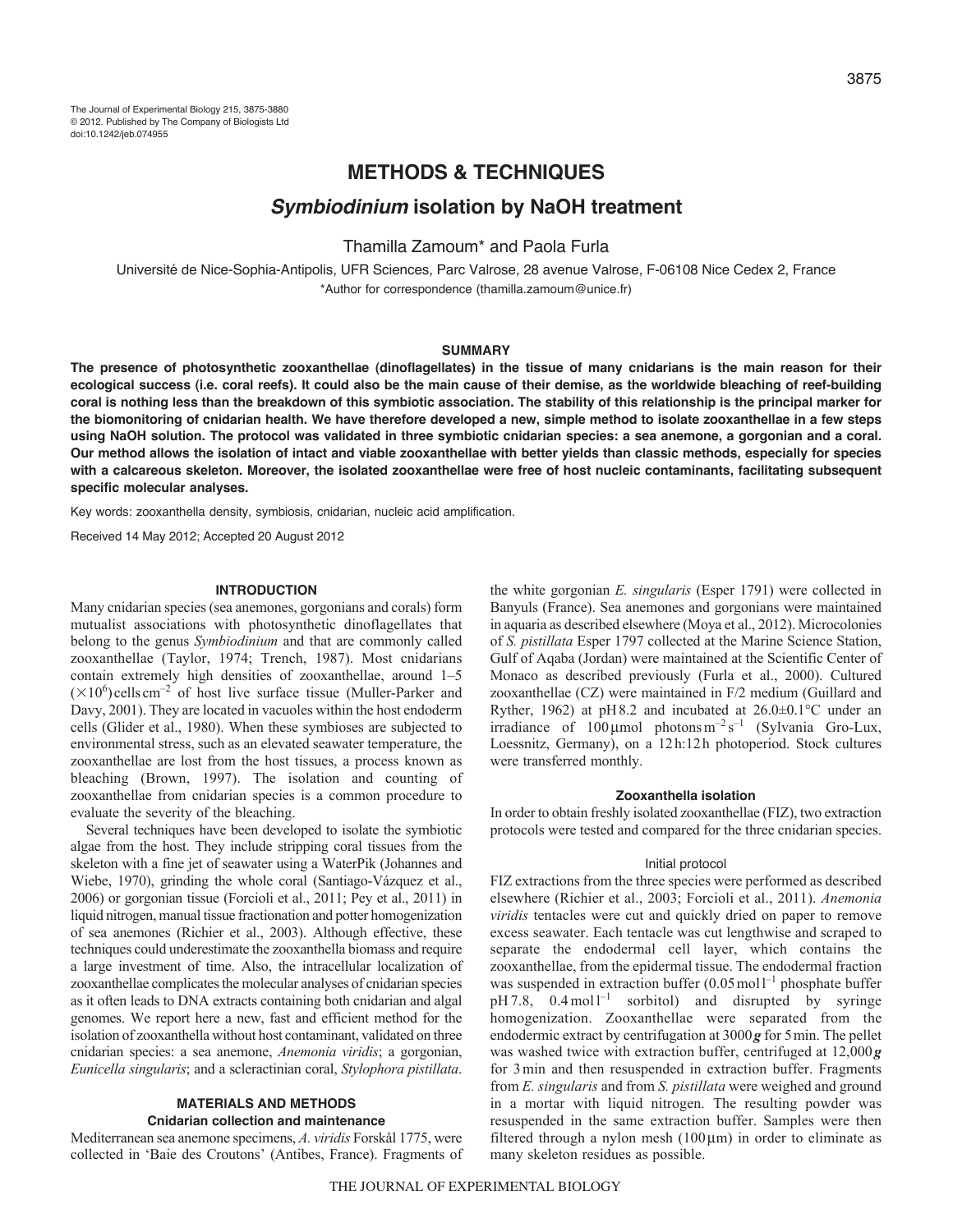| Organism         | Gene                               | Primer sequence (5'-3')       |                                |            |                |
|------------------|------------------------------------|-------------------------------|--------------------------------|------------|----------------|
|                  |                                    | Forward                       | Reverse                        | $T_m$ (°C) | Elongation (s) |
| Anemonia viridis | $\mathcal{C}$ <i>Op</i> - $\gamma$ | GCCTGTTGGACACCGATGAT          | TGCAAGGCTCTCTCCAGTCC           | 63         | 30             |
| Anemonia viridis | npc1                               | GCCTGCTGTCAAGGTGTTCTC         | <b>TGCGGTTACTTTCCTGTCGTC</b>   | 63         | 15             |
| Symbiodinium sp. | apx                                | CGTCCAGGACCTCGAGAACT          | <b>TTGAGCTCGCCATCAGAGAA</b>    | 63         | 30             |
|                  | cp23s                              | <b>TCAGTACAAATAATATGCTG</b>   | GGATAACAATTTCACACAGGTTATC-     |            |                |
|                  |                                    |                               | <b>GCCCCAATTAAACAGT</b>        | 53         | 30             |
|                  | SSU                                | GGTTGATCCTGCCAGTAGTCATATGCTTG | AGCACTGCGTCACTCCGAATAATTCACCGG | 53         | 60             |

Table1. Primer sequences used for PCR and RT-PCR

## Improved protocol

In this protocol, NaOH solution was used to extract FIZ from the three cnidarian species. Extracts were obtained by incubating a whole *A. viridis* tentacle, a 1.5cm long fragment of *E. singularis* or a 500 mg sample of *S. pistillata* in 500 µl of 0.25–10 mol<sup>1-1</sup> NaOH solution. The combined effects of the incubation temperature (25 or 37°C) and the duration of NaOH treatment (1–4h) were tested to evaluate the most effective extraction conditions for each species. All the samples were vigorously shaken every 15min during the NaOH treatment.

### **Zooxanthella quantification**

Zooxanthella density was determined by placing  $40 \mu l$  of the extracts in a Neubauer improved haemocytometer and the counts were normalized by sample wet mass. Light microscopic observations (Leica, Wetzlar, Germany) of extracts obtained from both isolation protocols were compared.

#### **DNA extraction**

Zooxanthella extracts were centrifugated at 3000*g* for 3min at room temperature. The zooxanthella pellets were washed twice with TE buffer  $(0.01 \text{ mol}^{-1}$  Tris HCl pH8.0 and  $0.001 \text{ mol}^{-1}$  EDTA) and centrifuged at  $12,000g$ . Pellets were kept in lysis buffer  $(0.02 \text{ mol})^{-1}$ EDTA pH8.0, 0.01 mol<sup>1-1</sup> Tris HCl pH7.5, 0.4 mol<sup>1-1</sup> NaCl, 6% sodium dodecyl sulphate,  $1 \mu I \text{m}^{-1}$  RNase and  $100 \mu g$  of proteinase K) at 56°C for 2h. Insoluble material was removed from the extract by centrifugation at 12,000*g* for 5min. Supernatant was transferred to a fresh tube and DNA was purified by phenol/chloroform/isoamyl alcohol extraction and isopropanol precipitation. DNA pellets were resuspended in TE buffer. DNA was quantified on a 150 ND-1000 spectrophotometer (NanoDrop, Wilmington, DE, USA).

#### **RNA extraction**

Zooxanthella extracts were centrifuged at 3000*g* for 3min at 4°C. The resulting zooxanthella pellets were washed twice with RNasefree water and 1ml of TRIzol Reagent (Invitrogen, Carlsbad, CA, USA) was added; total RNA was extracted following the manufacturer's protocol. The RNA pellets were eluted in  $30 \mu$ l of RNase-free water.

## **cDNA synthesis**

Reverse transcription of 1 µg of total RNA per reaction was carried out using SuperScript II reverse transcriptase, following manufacturer's procedure (Invitrogen). The obtained cDNA was used as the template in PCR reactions with the specific primers.

## **PCR amplification**

Two *A. viridis* nuclear genes, *cop-γ* (coatomer subunit gamma) and NPC1 (Niemann pick type C1); two *Symbiodinium* nuclear genes, *apx* (ascorbate peroxidase) and *ssu* rDNA (small ribosomal subunit); and one *Symbiodinium* chloroplastic gene (*cp23s*) were amplified. Specific primers were synthesized as described elsewhere (Ganot et al., 2011; McNally et al., 1994; Santos et al., 2003). The primer sequences used in this study are listed in Table1. PCR was performed in a total volume of  $20\mu$ l with  $10\times$  PCR buffer,  $0.2 \text{mmol}^{-1}$  each dNTP,  $1.5 \text{mmol}^{-1}$  MgCl<sub>2</sub>,  $0.2 \mu \text{mol}^{-1}$ each of the two primers and 1U Platinum *Taq* DNA polymerase (Invitrogen). The amplification profile consisted of an initial denaturation step at 94°C for 5min, followed by 30 cycles of denaturation at 94°C for 30 s, annealing for 30 s at a temperature dependent on primer melting temperature  $(T<sub>m</sub>)$  and extension at 72<sup>o</sup>C for 30 s to 1 min depending on amplicon length (see Table 1). A final extension step was carried out at 72°C for 7min. Amplicon specificity for either *A. viridis* or *Symbiodinium* sp. was tested respectively against epidermal tissue extracts (tissue without zooxanthellae) or CZ extracts. PCR products were electrophoretically analysed on 1% agarose gel stained with gelRed (Interchim, Montluçon, France) and compared with a 1.5kb plus DNA ladder (Invitrogen). PCR and RT-PCR were performed from at least three independent RNA and DNA extractions, respectively.

#### **Viability assay**

FIZ viability was assessed after the initial and improved extraction protocols. All extracts were centrifuged at 5000*g* for 3min. The zooxanthella pellets were washed twice and resuspended in 1ml of F/2 medium. Zooxanthella suspensions were neutralized with 1moll –1 HCl at pH8.5 and incubated at 25°C for 4days. The effect of NaOH treatment on CZ was assessed by comparing 1 or  $4 \text{ mol}^{-1}$ NaOH incubation with F/2 incubation (considered as the control) for 1h at 25°C, followed by centrifugation and a washing step as described for FIZ. Cell viability was determined by the vital stain Evans Blue method (Morera and Villanueva, 2009). Cells were counted under a phase-contrast microscope using a Neubauer improved haemocytometer. The number of viable cells was expressed as a percentage of the total population (a minimum of 300 cells per sample).

#### **Statistical analysis**

All experiments were performed at least in triplicate. Results are expressed as means  $\pm$  s.e.m. and normalized according to the wet mass of each fraction. Statistical analyses were performed using Kruskal–Wallis non-parametric ANOVA followed by Tukey HSD *post hoc* tests. Results were considered significant when *P*<0.05.

#### **RESULTS**

### **Zooxanthella extraction by the improved protocol on three cnidarian species**

After NaOH incubation, intact and clean zooxanthellae were successfully isolated from the three species (Fig.1). Variable yields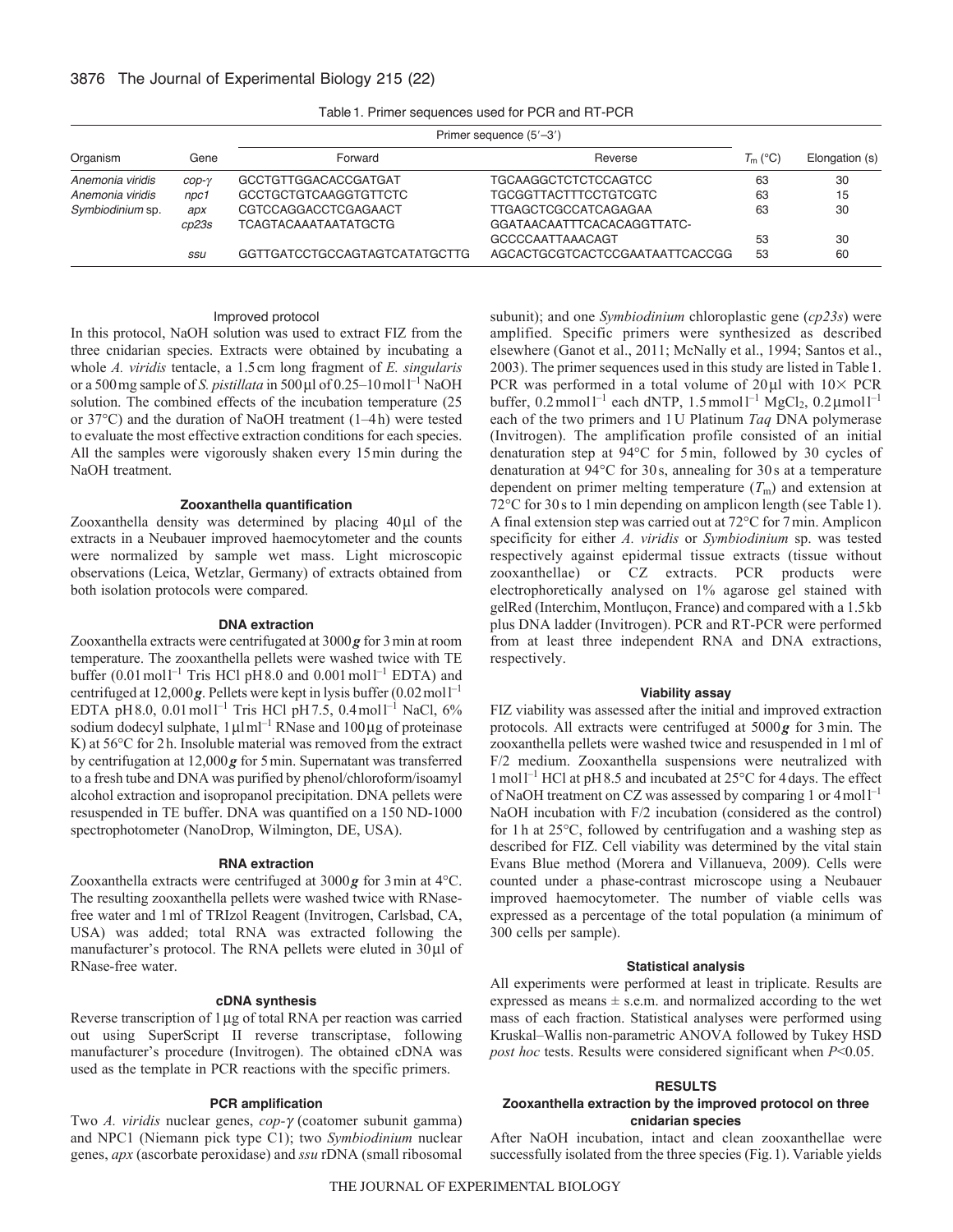



Fig. 1. Zooxanthella extraction by the improved protocol from three cnidarian species: *Anemonia viridis* (A), *Eunicella singularis* (B) and *Stylophora pistillata* (C). The samples were incubated in different NaOH concentrations at 25°C (white bars) and 37°C (black bars). Results are expressed as means ± s.e.m. of nine independent samples. Asterisks indicate significant differences between the extraction conditions (*P<*0.05; Kruskal–Wallis).

for FIZ extraction were calculated with respect to NaOH concentration and temperature incubation. Within the same species, the combined effect of these two parameters led to a variable success of FIZ extraction and allowed us to determine the optimal condition. For *A. viridis* (Fig.1A), the highest zooxanthellae yields were obtained with  $1$ , 2 and  $4$  moll<sup>-1</sup> NaOH combined with incubation at 37°C. For *E. singularis* (Fig. 1B), the number of FIZ measured after incubation at 37°C was 3- to 20-fold higher than after incubation at 25°C, depending on NaOH concentration. The optimal condition was incubation at 37°C in 4 moll<sup>-1</sup> NaOH (*P*<0.001). For *S. pistillata* (Fig. 1C), no significant effect of the temperature of incubation was observed on the FIZ yield, whatever the NaOH concentration. These results are probably related to the thinness and the fragility of *S. pistillata* tissues, making them more easily degradable with low NaOH concentration and low temperature. The effect of treatment time (from 1 to 4h) was then tested on the extraction yield in *A. viridis* (data not shown). No significant effect of incubation time on the extraction yield was measured. In the light of these results, a 1 h incubation was chosen for all further analyses.



Fig. 2. Comparison of initial and improved zooxanthella extraction protocols. The amount of zooxanthellae extracted after the initial (black bars) or improved method (white bars) was compared for *A. viridis* (A), *E. singularis* (B) and *S. pistillata* (C). In the improved extraction protocol, samples were incubated for 4 h at 37°C (*A. viridis*, *E. singularis*) or 25°C (*S. pistillata*). Results are expressed as means ± s.e.m. of three independent samples. Asterisks indicate significant differences (*P<*0.05; Kruskal–Wallis).

## **Direct comparison of the initial and the improved extraction protocols**

We compared the number of FIZ obtained from three cnidarian species with the initial and the improved protocols (Fig.2). For *E. singularis* and *S. pistillata*, the improved protocol using NaOH solution was more efficient than the initial protocol; the extraction rates of FIZ were significantly increased 5- and 1.9-fold, respectively (*P*<0.05). For *A. viridis*, no significant difference was observed between the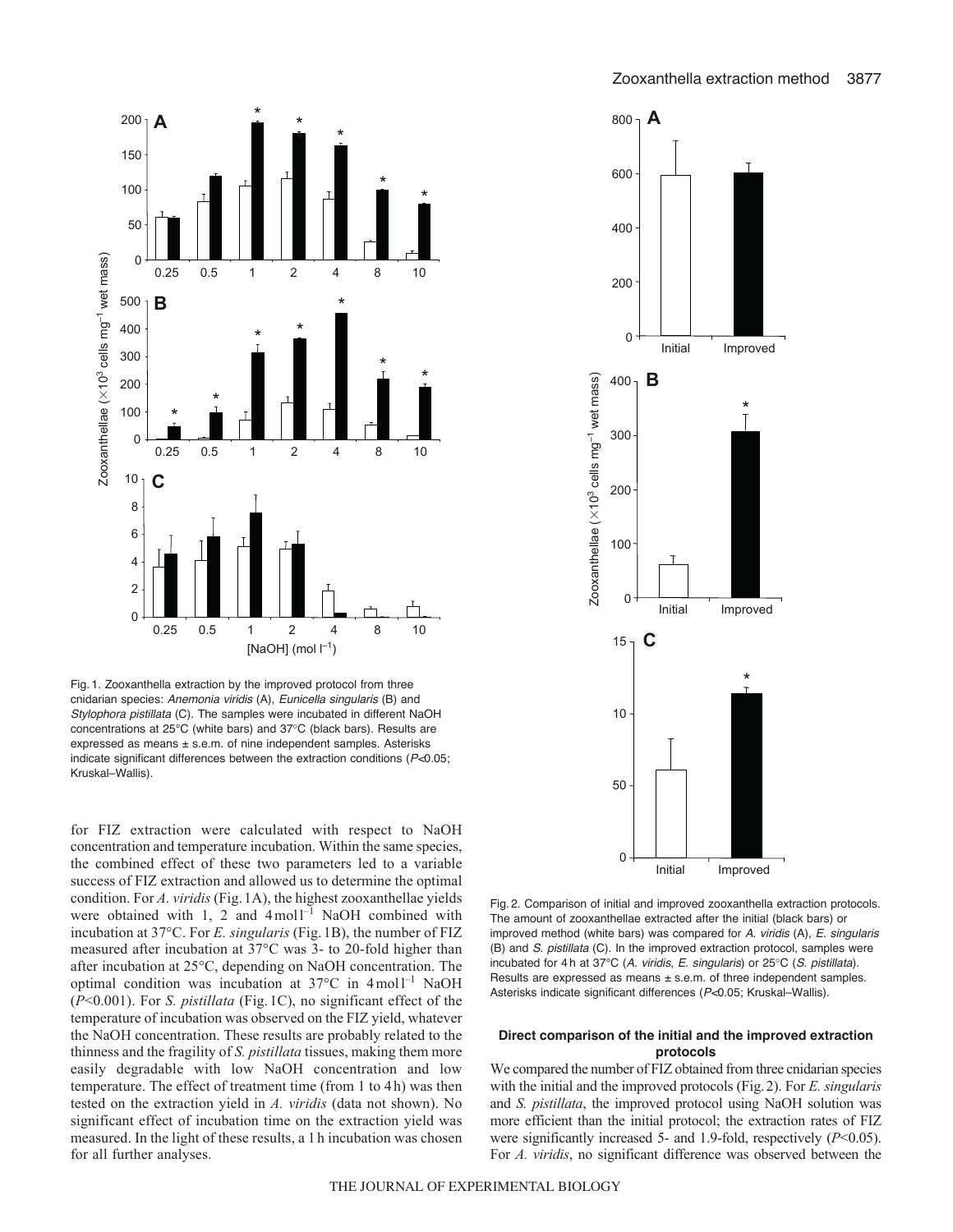## 3878 The Journal of Experimental Biology 215 (22)



Θ O

Fig. 3. Light microscopy images of zooxanthella extracts obtained after the initial or improved protocol from three cnidarian species: *A. viridis* (A,B), *E. singularis* (C,D) and *S. pistillata* (E,F). In the improved extraction protocol, samples were incubated for 4 h at 37°C (*A. viridis*, *E. singularis*) or 25°C (*S. pistillata*). Each square side has a length of 50 um.

two extraction methods. However, the standard errors of the mean for the improved protocol indicate a better reproducibility. Light microscopy pictures of zooxanthella extracts obtained with the improved extraction protocol showed intact zooxanthellae and very low background in the three species, compared with the extracts obtained from the initial protocol (Fig.3)

## **DNA purification assay after zooxanthella extraction by the improved protocol**

After zooxanthella isolation with the initial or the improved protocol  $(1 \text{ or } 4 \text{ mol})^{-1}$  NaOH for 1h at 25 or 37°C), genomic DNA was extracted and the  $A$ . *viridis* (animal) nuclear gene  $\text{cop-}\gamma$  and the *Symbiodinium* nuclear gene *apx* were amplified by PCR. Fig.4A shows that only PCR reactions with samples obtained from incubations at 37°C in 1 or 4 moll<sup>-1</sup> NaOH amplified a zooxanthella DNA amplicon of the expected size (i.e. 100 bp), although the greatest yield was observed with 4 mol<sup>1-1</sup> NaOH. No animal contamination from the host tissue was detected in this condition, although the animal nuclear gene was still amplified in the other tested conditions (Fig. 4B). Thus, incubation at  $37^{\circ}$ C with  $4 \text{ mol}^{-1}$ NaOH was the optimal condition to amplify zooxanthella DNA free from animal DNA contamination. This condition was then tested to determine the detection limit and the specificity of the assay.

Fig. 5 shows the successful amplification of a specific *ssu Symbiodinium* sequence of 1800 bp and of the *Symbiodinium* chloroplastic gene *cp23s*, validating the NaOH extraction method for taxonomy analyses.

## **RNA purification assay after zooxanthella extraction by the improved protocol**

mRNA isolation and RT-PCR were performed on zooxanthellae extracted by the improved and the initial protocols. Fig.6A shows an enhanced amplification efficiency of zooxanthella cDNA with increasing durations of treatment in  $4 \text{ mol}^{-1}$  NaOH, reaching a level equivalent to that obtained with mRNA isolated after the initial protocol. Contamination with mRNA from animal tissue was weak and decreased with increasing treatment duration, as shown by tissue amplifications obtained with  $\text{cop-}\gamma$  (Fig. 6B).

## **Zooxanthella viability after extraction by the improved protocol**

The effect of NaOH treatment on FIZ and CZ viability was assessed by cell viability assays. During the 48h following the extraction of FIZ with 1 or 4 mol<sup>1-1</sup> NaOH, measurements revealed viability rates equivalent to those obtained with FIZ extracted with the initial protocol (more than 96% viability, Fig. 7A). Four days after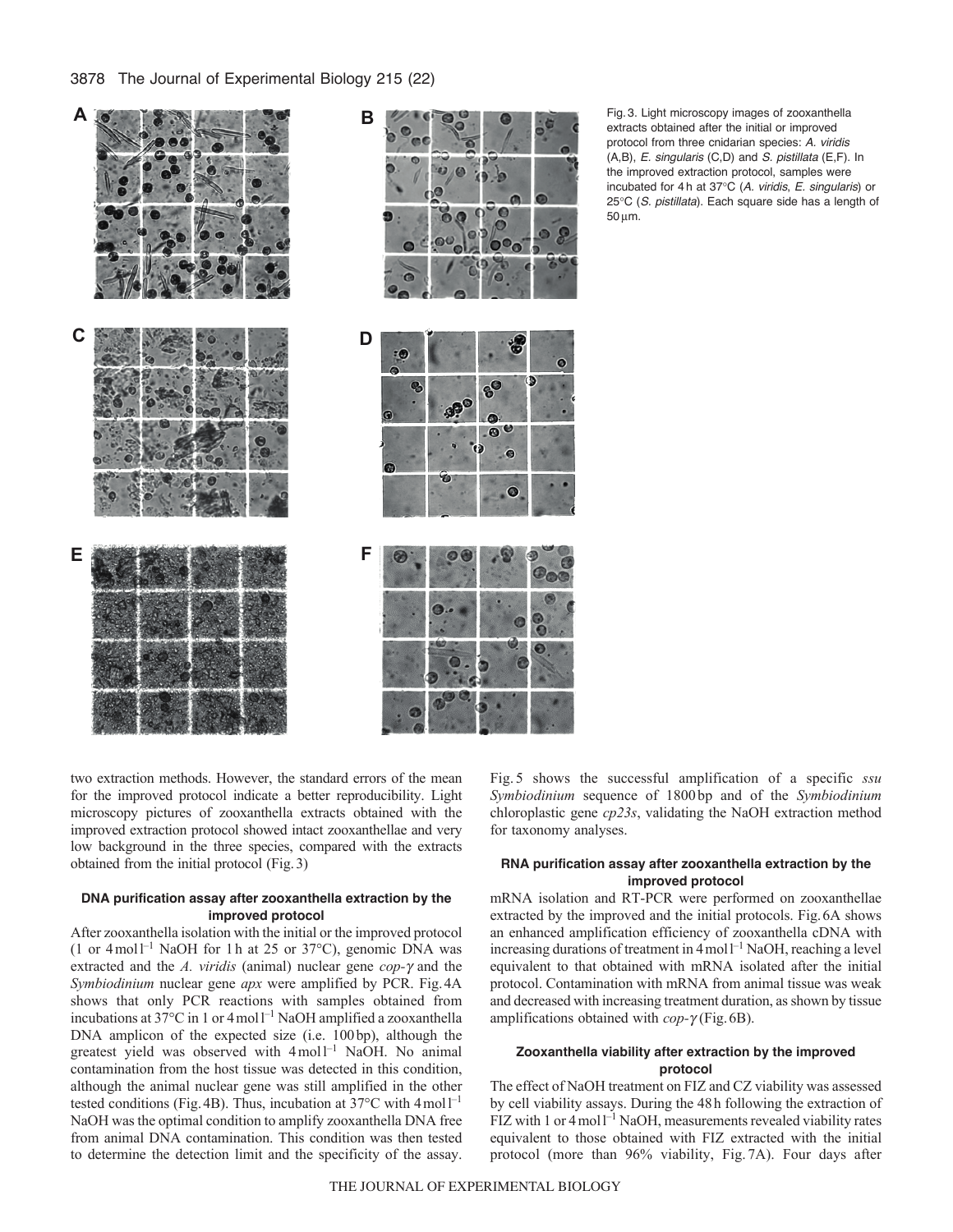

Fig. 4. Optimal zooxanthella extraction conditions from *A. viridis* by the improved protocol for genomic DNA isolation and PCR amplification. The effect of NaOH concentration and incubation temperature on genomic DNA amplification efficiency was tested after zooxanthella extraction. *Symbiodinium* nuclear gene *apx* (A) and *A. viridis* nuclear gene *cop-* $\gamma$  (B) were amplified by PCR using the following DNA templates: genomic DNA from cultured zooxanthellae obtained with the initial protocol and used as zooxanthella reference (lane 1); genomic DNA from *A. viridis* epidermis obtained with the initial protocol and used as animal reference (lane 2); genomic DNA extracted from zooxanthellae obtained after 1 mol l<sup>-1</sup> NaOH treatment and incubation at 25°C (lane 3); genomic DNA extracted from zooxanthellae obtained after 4 mol  $I^{-1}$  NaOH treatment and 25°C incubation (lane 4); genomic DNA extracted from zooxanthellae obtained after  $1 \text{ mol}^{-1}$ NaOH treatment and 37°C incubation (lane 5); genomic DNA extracted from zooxanthellae obtained after  $4 \text{ mol}$   $1^{-1}$  NaOH treatment and 37°C incubation (lane 6); no DNA template (lane 7).

extraction, a loss of viability was measured in FIZ extracted with both methods. This result validates the NaOH extraction method for further studies on free-living zooxanthellae. Surprisingly, CZ treated with 1 or  $4 \text{ mol}^{-1}$  NaOH lost about 70% viability as early as 24h after treatment and more than 80% after 4days (Fig.7B).

#### **DISCUSSION**

By this new NaOH extraction method, we were able to successfully isolate a large number of intact symbiotic FIZ from three cnidarian species with different structures, *A. viridis* (only collagenous



Fig. 6. Optimal conditions for zooxanthella extraction from *A. viridis* by the improved method for mRNA isolation followed by RT-PCR amplification. mRNA isolation was performed after zooxanthella extraction by 1, 2 or 4 h of incubation with 4 mol  $I^{-1}$  NaOH at 25°C. RT-PCR amplification was performed using *Symbiodinium* nuclear gene *apx* (A) or *A. viridis* nuclear gene  $cop-\gamma$  (B) primers and the following cDNA templates: cDNA extracted from zooxanthellae obtained with 1, 2 or 4 h of NaOH incubation (lanes 1, 2 and 3, respectively); cDNA from zooxanthellae obtained using the initial method (lane 4); cDNA from *A. viridis* epidermis extracted with the initial method and used as the animal reference (lane 5); cDNA extracted from cultured zooxanthellae (CZ) with the initial method and used as zooxanthella reference (lane 6); no DNA template (lane 7).

tissues), *E. singularis* (proteinaceous and calcareous skeleton) and *S. pistillata* (calcareous skeleton). We have defined the optimum conditions to extract the highest number of FIZ, which, for the three species, was a combination of incubation at 37°C and a NaOH concentration of  $1-4$  moll<sup>-1</sup>. In addition, compared with initial methods, our protocol offers advantages in terms of cost, speed and effectiveness. Indeed, isolation of zooxanthellae from many samples can be processed simultaneously and requires less than 2h. Furthermore, as our protocol involves few experimental steps, the variability between samples, mainly due to loss of tissue caused by



Fig. 5. PCR amplification of zooxanthella nuclear and chloroplastic DNA after zooxanthella extraction from *A. viridis* by the improved protocol. The experimental conditions of the improved extraction method were 1 h treatment in 4 mol <sup>-1</sup> NaOH at 37°C. PCR was performed using zooxanthella-specific *ssu* rDNA primers (A) or chloroplastic *cp23s* primers (B) and the following DNA templates: genomic DNA from *A. viridis* epidermis obtained with the initial protocol and used as animal reference (lane 1); genomic DNA extracted from zooxanthellae obtained with the improved protocol (lane 2); genomic DNA extracted from zooxanthellae obtained with the initial protocol (lane 3); genomic DNA from cultured zooxanthellae obtained with the initial protocol and used as zooxanthella reference (lane 4); no DNA template (lane 5).